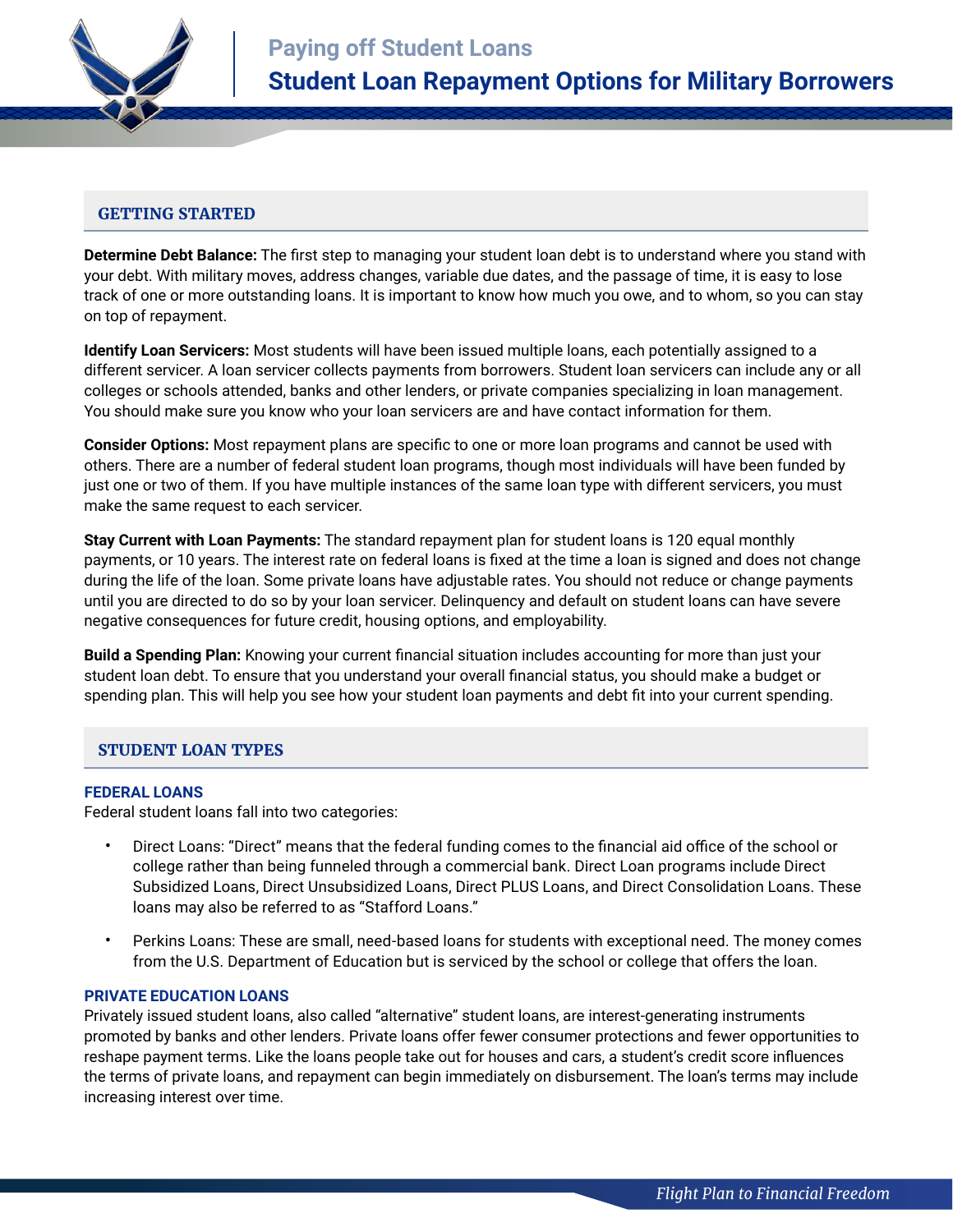### **MANAGEMENT OPTIONS**

**Service members Civil Relief Act (SCRA):** The SCRA caps the interest rate on debt obtained prior to your military service at 6% during periods of active duty. This includes student loans—federal and private—as well as consumer loans and credit cards. The SCRA also applies to National Guard and Reserve personnel, whether in state or federal service. Check with your installation legal services office about how the SCRA may apply to you.

**College Loan Repayment Program (CLRP):** Under the CLRP, enlisted Airmen may be eligible for assistance to repay postsecondary educational loans based upon their rate and the specific terms and conditions listed on their original enlistment contract. The Air Force will repay up to \$10,000 for student loans obtained prior to enlistment. The Air Force Reserves do not offer the CLRP program. Air National Guard members may be eligible for tuition assistance depending on the state in which they reside.

**Public Service Loan Forgiveness:** The Public Service Loan Forgiveness (PSLF) Program may help borrowers who intend to make the military a career or transition into jobs in the public or nonprofit sectors. If you qualify, the remaining balance of your federal Direct Loans may be forgiven. You must be employed full-time in a qualifying government or nonprofit public service organization, including military service, and make 120 qualifying payments (after October 1, 2007). To determine eligibility, you will need to submit an Employment Certification for Public Service Loan Forgiveness form.

**Deferment:** Under certain conditions, payment on the principal of student loans may be suspended for a period of time. Loans may be deferred for up to three years while borrowers continue their education, serve on active duty, or deal with a financial hardship. The loan servicer determines documentation requirements. Private lenders may have deferment options.

**Forbearance:** Forbearance, or the suspension of payments, may be granted to borrowers who do not qualify for deferment or have exhausted deferment options. Private lenders may have forbearance options.

**Graduated Repayment:** Graduated repayment structures a student loan so that the borrower pays less in the early years of repayment and more later on, presumably when the borrower is better established financially. The term of a graduated repayment plan is 10 years. Because the principal does not decrease as quickly, the total cost of borrowing at the end of 10 years will be higher than under a standard repayment plan.

**Extended Payment:** An extended payment plan can reduce payments by spreading them over a period of up to 25 years. Most federal loans qualify for extended repayment. However, the borrower must owe more than \$30,000 to be considered. Extended repayment plans can also be graduated. Payments will be lower with an extended payment plan, but the total cost of borrowing (principal plus interest paid) will be much higher.

**Payment Reductions:** Income-driven repayment options differ by the loan program(s) to which they apply, the conditions borrowers must meet, and the length of the payment schedule. They also have procedural and benefit differences. Options include the Revised Pay As You Earn Plan (REPAYE) and the Pay As Your Earn Plan (PAYE). With both plans the monthly payment is 10% of the borrower's discretionary income but never more than what the borrower would pay under the 10-year Standard Repayment Plan. Repayment period can be 20 to 25 years, depending on the loan and plan.

**Consolidation Loans:** Consolidation loans may be available to combine student loans into a single payment under one servicer. The effective interest rate is usually a little higher than what you have been paying, and the term of the loan may be extended—up to 30 years—which means that the cost of the borrowed money will be higher in the end. You can consolidate loans only once. Many financial experts advise to not consolidate federal student loans with private student loans because doing so can result in losing options such as federal protections, repayment options, and loan forgiveness.

*Before you select a repayment option or loan consolidation, you should be aware of all your options and of the consequences of the option you select. Contact your loan servicer or private loan lender to discuss which option is best for your situation. The Federal Student Aid website (https://studentaid.ed.gov/sa/repay-loans) contains detailed information about repayment and consolidation loan options for federal student loans.*